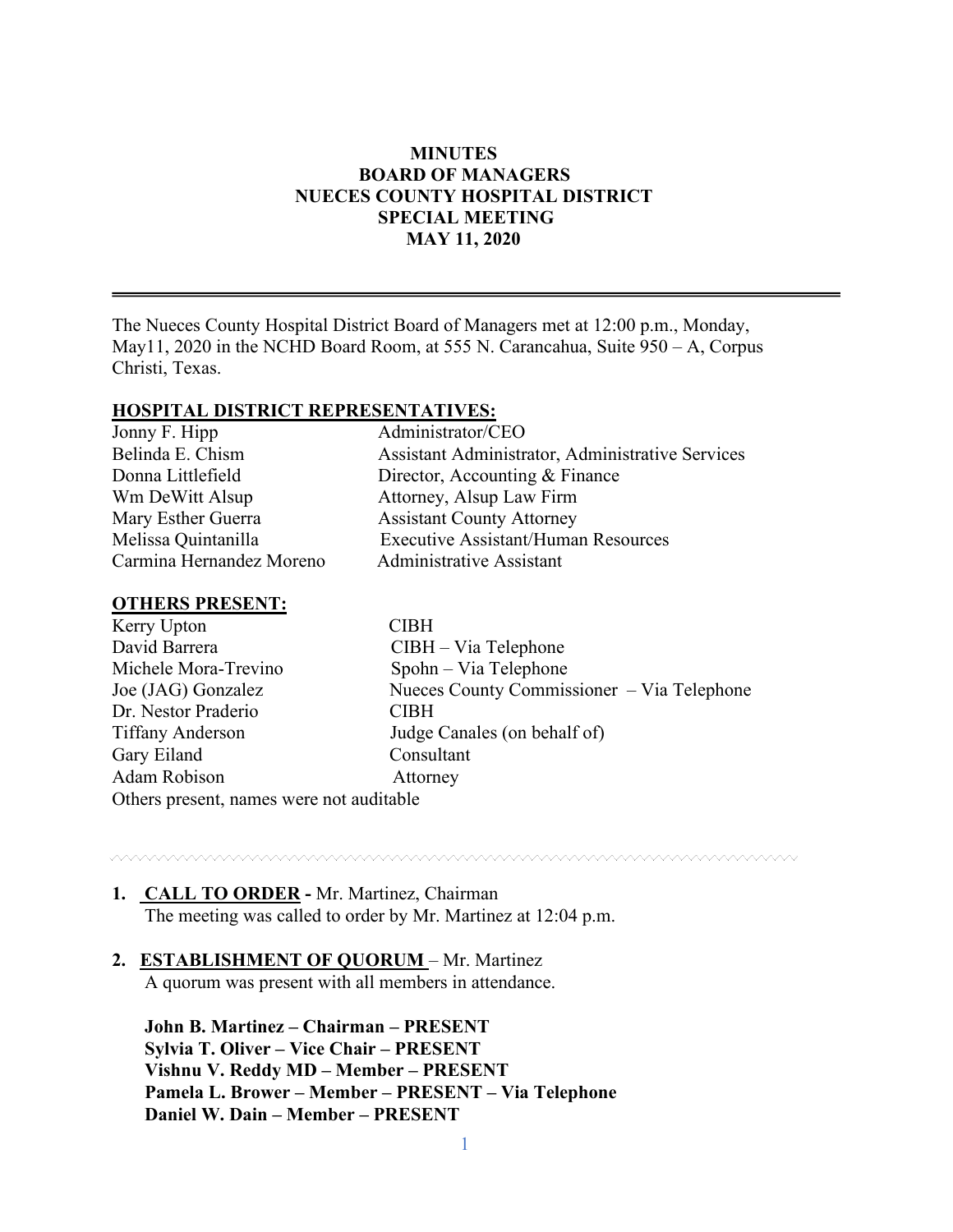**MINUTES BOARD OF MANAGERS SPECIAL MEETING MAY 11, 2020**

**John E. Valls – Member – PRESENT Belinda Flores – Member – ABSENT** 

**3. PUBLIC COMMENT -** Persons wishing to comment on any item(s) on the agenda or any subject within the Board's responsibilities must sign-in on the "Agenda Item Request to Speak" form provided at the entrance of the Board meeting room at least five (5) minutes prior to commencement of the meeting. Commenters shall limit their comments to three (3) minutes, except that Commenters addressing the Board through a translator shall limit their comments to six (6) minutes. See the "Public Comment" section of the preceding General Information page for additional information.

> **Pete Barrera Commissioner Joe (JAG) Gonzalez**

## **4. REGULAR AGENDA**

Receive and discuss information from Board of Managers' Ad-Hoc Committee on Behavioral Health relating to a comprehensive and long-range Behavioral Health initiative for Nueces County. *(INFORMATION)* 

## **Mr. Valls presented a tentative adopted document. Copy here to attached and made part of these minutes.**

A. Discuss and consider adoption of a comprehensive and long-range Behavioral Health initiative and process of implementation for Nueces County. *(ACTION)*

### **Approval for tentative adopted document with recommended changes. Motion by Mr. Valls and seconded by Mr. Dain. MOTION CARRIED.**

**5. CLOSED MEETING -** Public notice is hereby given that the Board of Managers may elect to go into closed meeting session(s) at any time during the meeting to discuss any matter(s) listed on the agenda, when so authorized by the provisions of the Open Meetings Act, Texas Government Code, Chapter 551 and the Board specifically expects to go into a closed session(s) on the matter(s) listed below. In the event the Board elects to go into closed session(s) regarding an agenda item(s), the section(s) of the Open Meetings Act authorizing the closed session will be publicly announced by the presiding officer. Should any final action, final decision, or final vote be required in the opinion of the Board with regard to any matter considered in closed session(s), then the final action, final decision, or final vote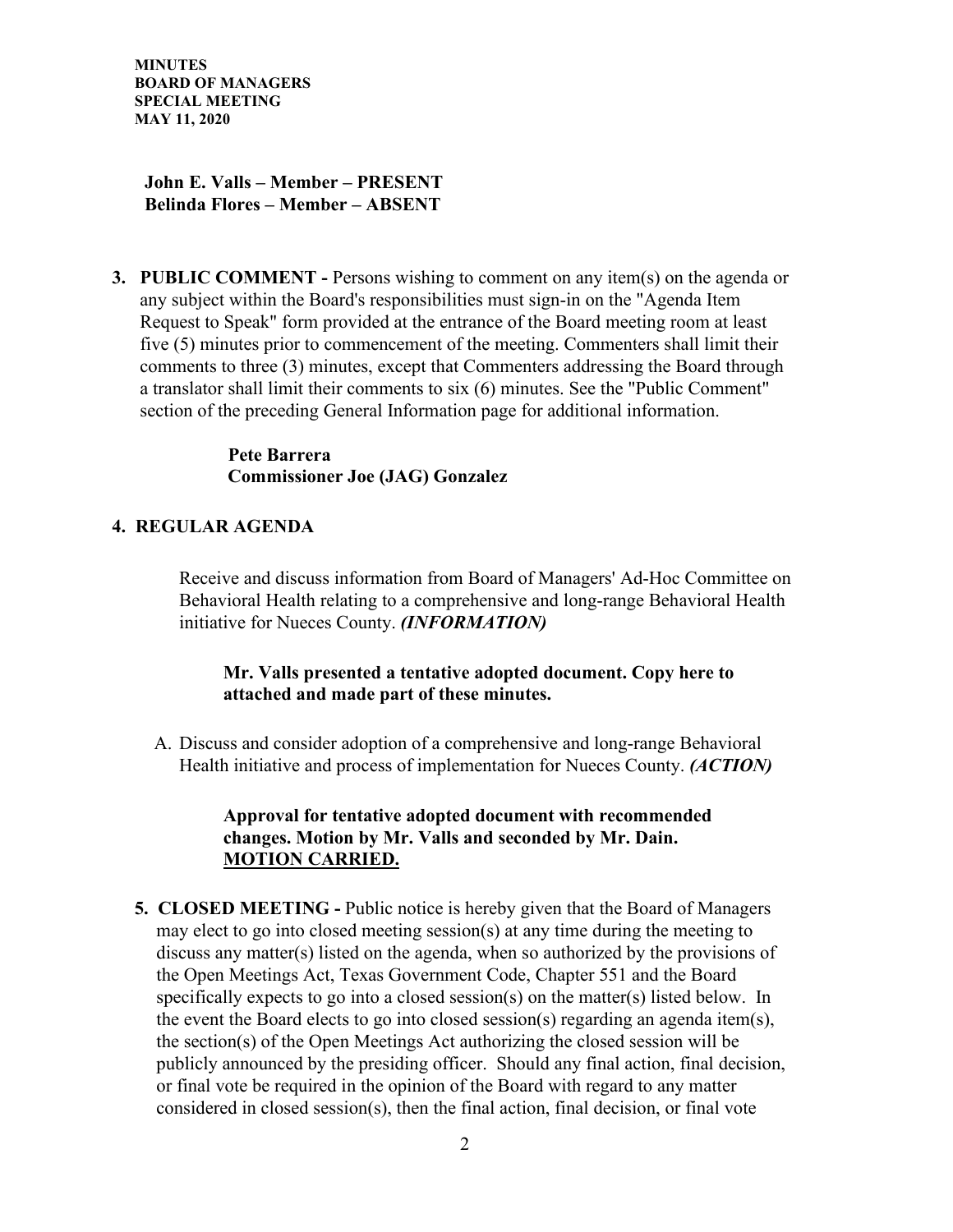shall be either: (a) in the open meeting covered by the Notice upon reconvening of the public meeting; or (b) at a subsequent public meeting of the Board upon notice thereof, as the Board shall determine pursuant to applicable laws.

# **Mr. Martinez called for Closed Meeting at 1:46 p.m.**

- A. Consult with attorneys on legal matters relating to elements of, activation, and implementation of comprehensive and long-range Behavioral Health initiative for Nueces County.
- 5. **OPEN MEETING** Following the Closed Meeting, the Board of Managers will reconvene the Open Meeting prior to taking any action(s) on matters considered in the Closed Meeting or adjourning the public meeting.

# **Mr. Martinez called for Open Meeting at 2:41 p.m.**

6. Consider final action, decision, or vote on matters considered in the Closed Meeting. *(ACTION AS NEEDED)*

# 8. **ADJOURN**

# **Motion to adjourn by Mr. Martinez. Motion by Mr. Valls and Seconded by Ms. Oliver. Adjourned at 2:42.**

\* \* \*